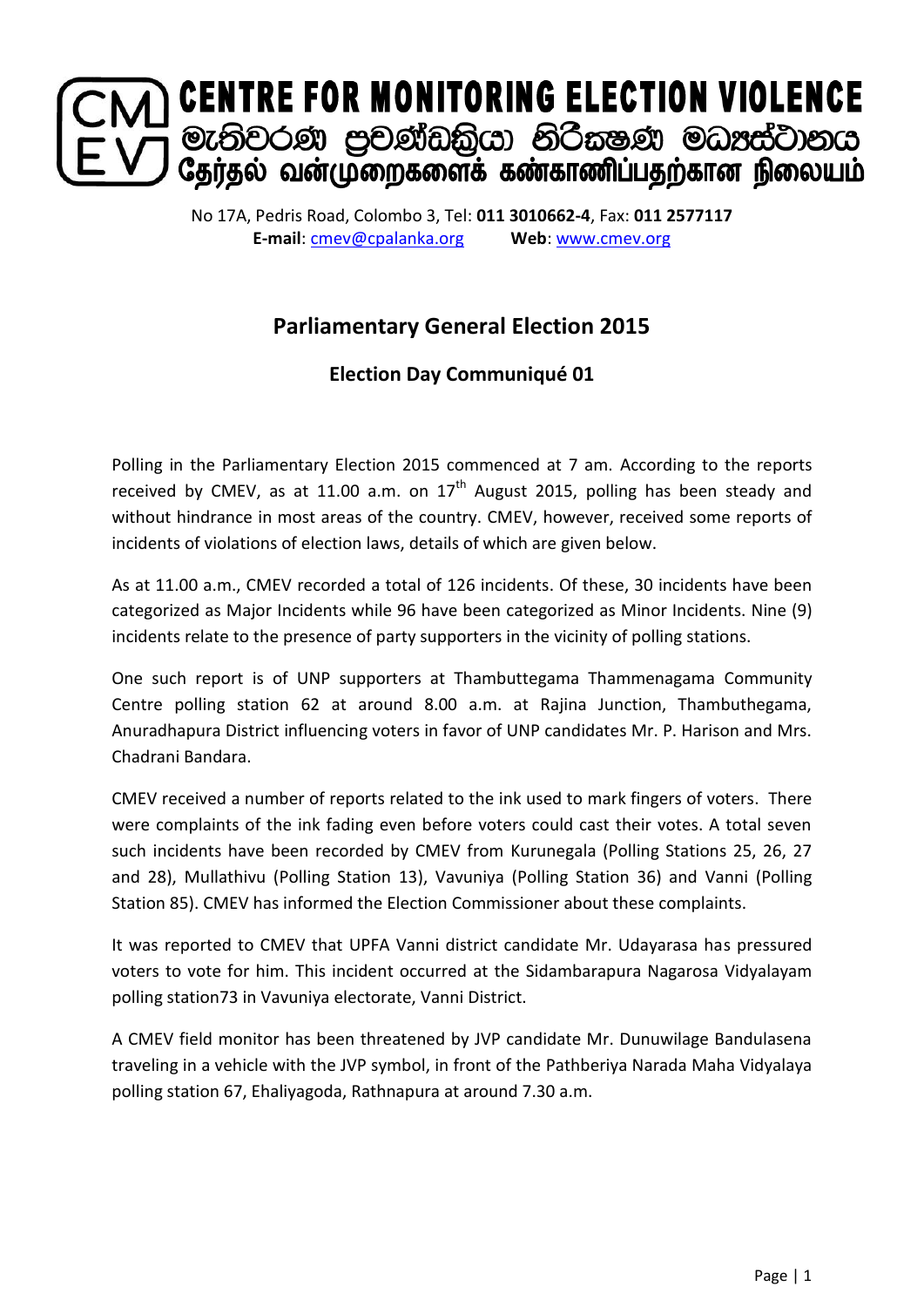CMEV received a complaint about the lack of privacy in the polling booth  $-$  one such complaint was received about the Community Development Centre Hall polling station 31, Badulla Electorate.

CMEV also received a complaint that there was no privacy to cast votes due to the presence of SPO, K.M.G. Samaranayake at the Wattaram Thenna Urban Community Hall Polling Station 16. This incident occurred at around 8.40 a.m., Kandy.

It was reported to CMEV that the CMEV Day Observer has been asked by the SPO to refrain from his monitoring duty at the Galpottawala Thilakashrama Temple Preaching Hall polling centre 32, Ambalangoga. This has occurred at around 8.00 a.m. and the observer has happened to stay away around 25 minutes.

Additionally, there have been reports about unsolicited text messages and the distribution of campaign material in and around polling stations including:

Near the M/Prithukudiyiruppu Government Tamil mixed school polling centre 09, UNP candidate Rishad Badiurdeen's supporters have scattered campaign material in the area from Konarpanni to Puthukudiyirrupu.

A bulk of calendars and stickers of ITAK Jaffna District candidate Mr. Sritharan have been dumped in the Holy Tamil Convent 10 polling station, Jaffna Town.

Leaflets and other election material of United National Front for Good Governance (UNFGG) Candidate Mr. R.G. Samaranayake were scattered around the Teldeniya National School polling station 35.

Campaign material (leaflets) depicting UNP candidate Mr. Ashoka Priyantha (No: 4) and UPFA candidate Mr. Dayashritha Thisera (No: 03) are scattered in the vicinity of the Thalvillagala primary school, Thalvillagala polling station – 55, Nattandiya, Puttalam.

Leaflets of UPFA candidate Mr. Chandima Weerakkodi of Akmeemana electorate are scattered about 50m away from Meegoda Sarvamithra Primary school polling station 66, Akmeemana, Galle.

Leaflets with the beetle leaf symbol and marked for UPFA candidates numbers 8 and number 9, Mr. Dumindu Dayasen Ratiyala and Mr. Duminda Dissanayake respectively at St. Joseph'es College Hall Number 1 (49) and Hall number 2 (47).

## **CMEV Monitoring**

CMEV deployed a total of approximately 4,000 monitors in the field and in polling stations for the purpose of monitoring incidents of violence and malpractice on Election Day. Further, CMEV has deployed 75 mobile teams in selected areas across the country. Additionally, 90 observers have been placed in 18 Electoral Districts to conduct monitoring